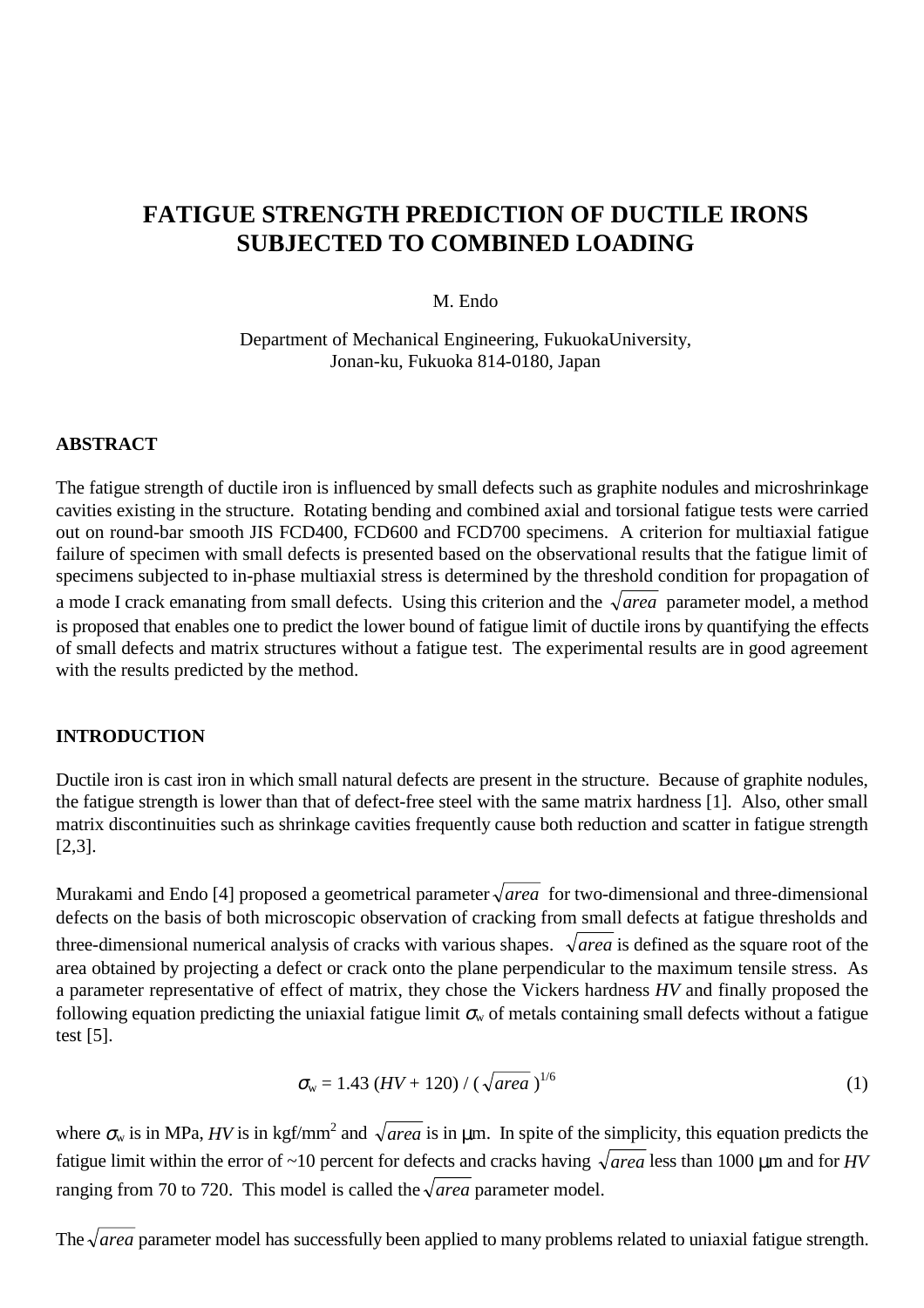The extended application of this model to multiaxial fatigue problems has been discussed recently [6,7]. The author proposed a criterion for fatigue failure of metal specimens with a surface defect subjected to combined loading [7]. In this paper, the applicability of the  $\sqrt{area}$  parameter model and this criterion to ductile irons will be discussed. The objective of the present study is to propose a method that enables one to predict the fatigue strength under combined loading without a fatigue test.

## **MATERIALS AND EXPERIMENTAL PROCEDURE**

Three kinds of as-cast ductile irons: JIS FCD400, FCD600 and FCD700 were used. The chemical composition and mechanical properties are given in Table 1. The microstructures are shown in Figure 1. FCD400 is ferritic ductile iron with 14 % graphite nodules in a white ferrite matrix. FCD600 is cast iron with a typical bull's-eye structure of 14 % graphite nodules in envelopes of 46 % ferrite in a 40 % dark pearlite matrix. FCD700 is pearlitic ductile iron with 13 % graphite nodules in a matrix of 62 % pearlite and 25 % ferrite.

TABLE 1 CHEMICAL COMPOSITION AND MECHANICAL PROPERTIES

|                                              | $\mathcal{C}$ | Si | Mn |  | Mg | Cu | UTS, MPa | Elongation, % | Vickers hardness $(10 \text{ kg})$ |
|----------------------------------------------|---------------|----|----|--|----|----|----------|---------------|------------------------------------|
| FCD400 3.72 2.14 0.32 0.008 0.018 0.038 0.04 |               |    |    |  |    |    | 418      | 25.0          | L41                                |
| FCD600 3.76 2.98 0.14 0.23 0.015 0.052 0.30  |               |    |    |  |    |    | 641      | 14.1          | 216                                |
| FCD700 3.77 2.99 0.44 0.023 0.11 0.058 0.47  |               |    |    |  |    |    | 734      |               | 241                                |



FCD400 FCD600 FCD600 FCD700

**Figure 1:** Microstructures



**Figure 2:** Dimensions of specimens for rotating bending (*left*) and axial/torsional load (*right*) tests

Specimens shown in Figure 2 were made by turning and milling. After surface finishing with an emery paper of grade #1000, about 30 µm of surface layer was removed by electropolishing. Surface graphite nodules and other defects will grow into greater pits than the original size during electropolishing. To remove these pits, the specimen surface was finished with alumina paste to the depth of about 10  $\mu$ m and thereafter a thickness of 1 to 2 µm was removed from the surface layer by the second electropolishing.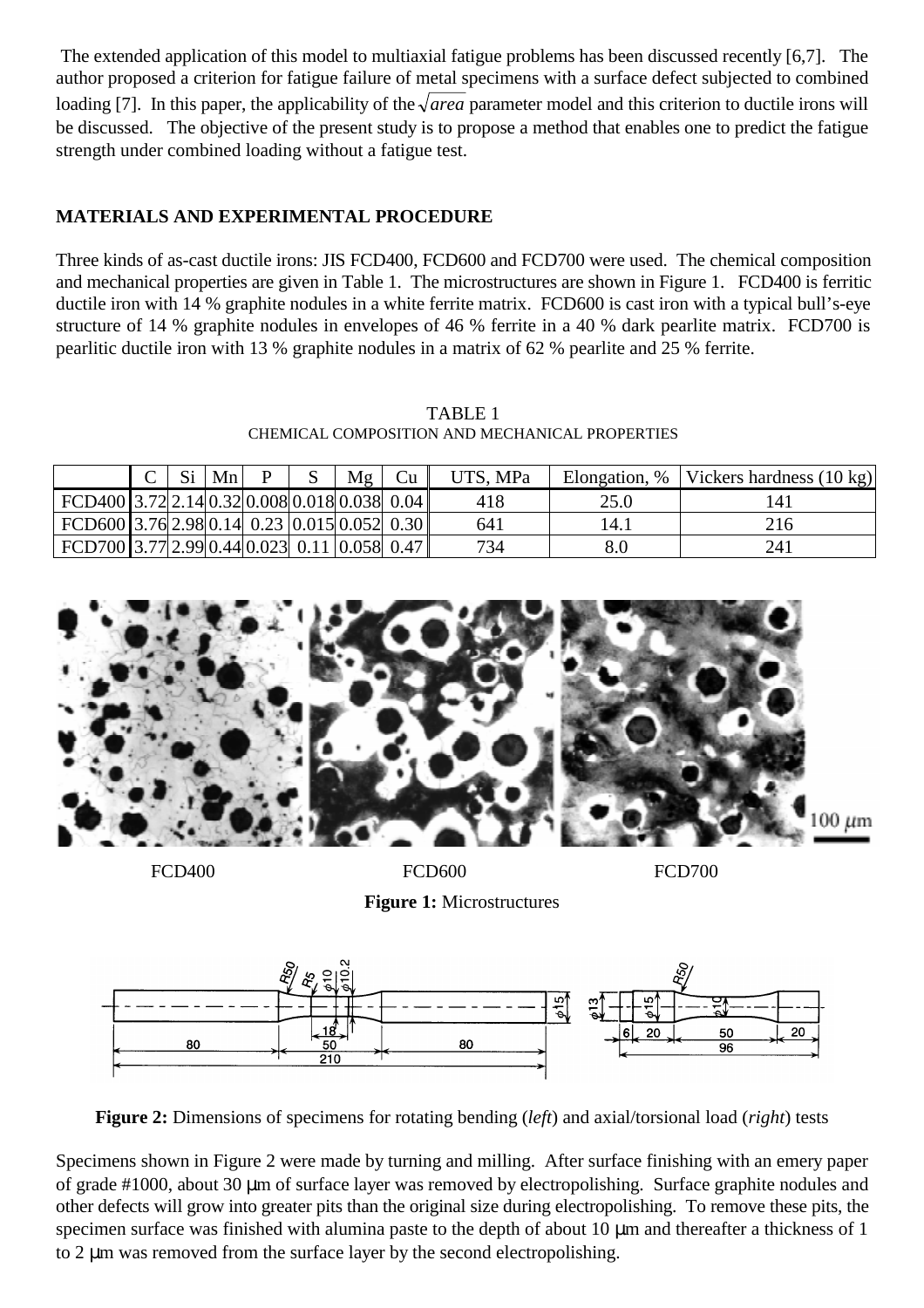Uniaxial load tests were carried out on a rotating bending testing machine of uniform moment type, with operating speed of 57 Hz. For combined axial and torsional load tests and pure torsion tests, an MTS digitally controlled servo-hydraulic fatigue testing machine was used at 30 to 45 Hz. The combined loading ratios of shear to normal stress amplitude were  $\tau/\sigma = 0$  (rotating bending), 1 (combined loading) and infinity (pure torsion). All tests were performed under the condition of in-phase fully reversed  $(R = -1)$  constant amplitude loading with a sinusoidal waveform.

The fatigue limits  $\sigma_e$  and  $\tau_e$  under combined stress are defined as the combination of the maximum nominal stresses under which a specimen endured  $10^7$  cycles for a fixed ratio  $\tau/\sigma$ .

## **SMALL CRACK BEHAVIOUR AT FATIGUE LIMIT**

It has previously been reported that the fatigue limit of nodular irons is related to a small crack propagation phenomenon [2,8]. Figure 3 shows the non-propagating cracks emanating from graphite nodules, which were observed on the specimen surface subjected to combined loading at the fatigue limit. It is worth noting that the direction of non-propagating cracks is approximately normal to the principal stress  $\sigma_1$ . This phenomenon was observed also in rotating bending and pure torsion tests. Under a stress slightly higher than the fatigue limit, a crack propagating in the direction normal to  $\sigma_1$  led the specimen to break. In a previous work [7], fatigue tests were carried out for various combined loading ratios using annealed low carbon steel specimens containing a small artificial hole, and it was reported that the fatigue limit was determined by a crack emanating from the hole in the direction normal to  $\sigma_1$ , regardless of combined loading ratio.



**Figure 3:** Non-propagating cracks observed at fatigue limit

## **CRITERION AND PREDICTIVE EQUATION**

The above observational result makes one think of a model that fatigue limit problem of defect specimen under combined loading is equivalent to a fatigue threshold problem of a mode I crack emanating from a defect subjected to the maximum principal stress  $\sigma_1$  normal to the crack and simultaneously to the minimum principal stress  $\sigma_2$  parallel to the crack. Based on this model, a criterion for fatigue failure of specimens with a small defect was proposed as [7],

$$
\sigma_1 + k \sigma_2 = \sigma_{\rm w} \tag{2}
$$

where  $\sigma_1$  and  $\sigma_2$  are the maximum and minimum principal stress amplitudes,  $\sigma_w$  is the uniaxial fatigue limit stress amplitude, and *k* is a parameter representative of stress biaxiality. The physical meaning of *k* has been explained on the basis of fracture mechanics [7]. For fatigue limit  $\tau_w$  in pure torsion,  $\sigma_1 = -\sigma_2 = \tau_w$ , and the following relation is obtained from Eqn. 2.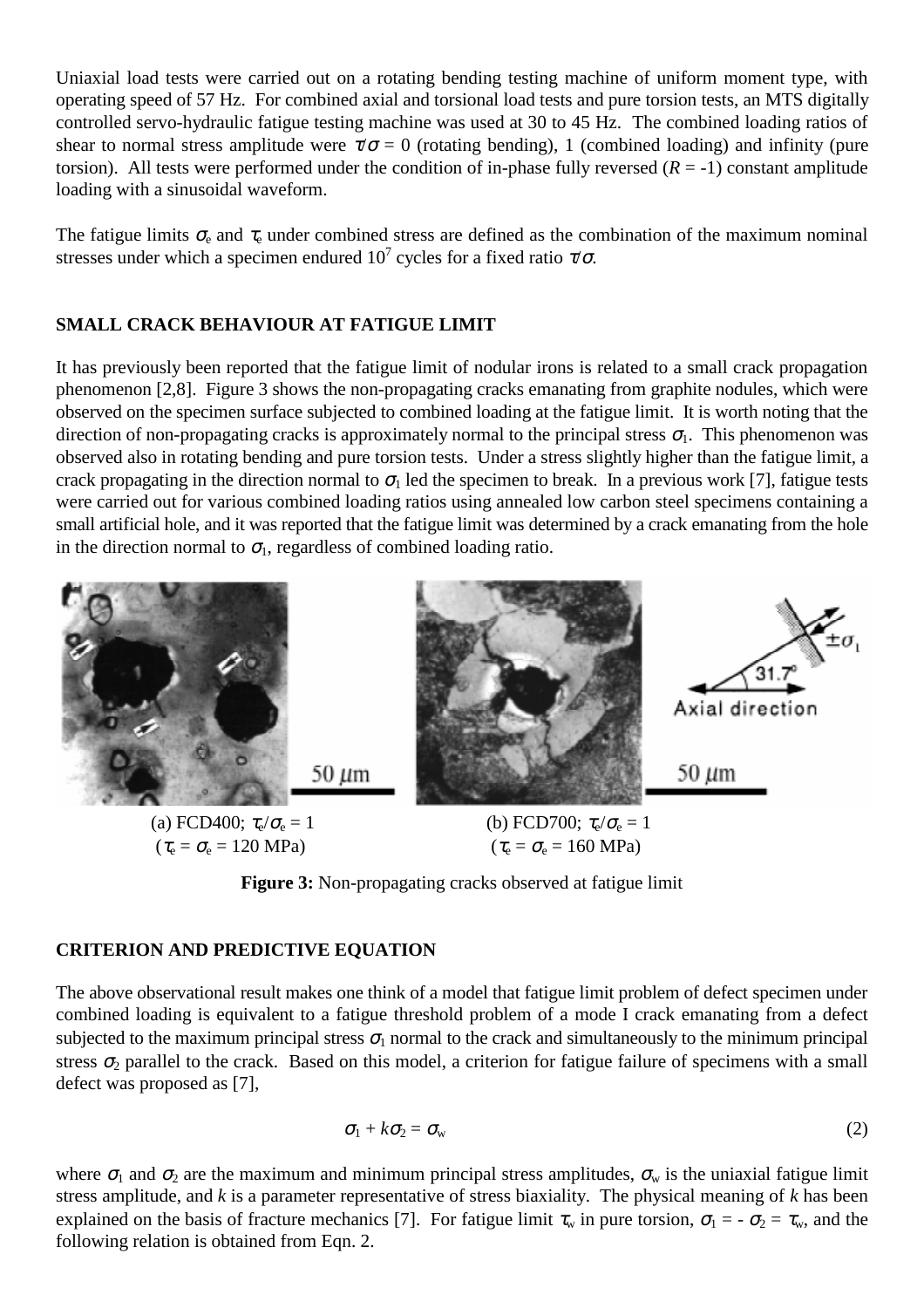$$
k = 1 - 1/\phi
$$
 or  $\phi = 1/(1 - k)$  (3)

where  $\phi = \tau_{\rm w}/\sigma_{\rm w}$ .

For round-bar specimen subjected to combined axial and torsional loading under  $R = -1$ , Eqn. 2 is reduced to

$$
(1/\phi)^2(\tau_e/\sigma_w)^2 + (1/\phi - 1)(\sigma_e/\sigma_w)^2 + (2 - 1/\phi)(\sigma_e/\sigma_w) = 1
$$
\n(4)

where  $\sigma_e$  is the axial or bending stress amplitude and  $\tau_e$  is the torsional stress amplitude at fatigue limit under combined loading. Beretta and Murakami [9] predicted  $\phi = -0.83$  to 0.87 by stress analysis of a threedimensional mode I crack emanating from a drilled hole or a hemisherical pit. If  $\phi = 0.85$  is assumed for round defects such as spherical graphite nodules, a predictive equation is obtained as,

$$
1.38(\tau_{\rm e}/\sigma_{\rm w})^2 + 0.176(\sigma_{\rm e}/\sigma_{\rm w})^2 + 0.824(\sigma_{\rm e}/\sigma_{\rm w}) = 1
$$
\n(5)

The value of  $\sigma_w$  is predicted by Eqn. 1, so that the fatigue limit stress amplitudes  $\sigma_e$  and  $\tau_e$  under combined loading are predicted without a fatigue test. Excellent correlations have previously been confirmed between Eqn. 5 and the fatigue data obtained using carbon steel specimens containing an artificial hole and smooth FCD400 specimens containing graphite nodules as inherent small defects [7].

#### **PREDICTION METHOD OF LOWER BOUND FATIGUE LIMIT**

Ductile iron has numerous graphite nodules and other small casting defects in the structure. The most detrimental position of a defect in a specimen is in the subsurface very close to the free surface, from the viewpoint of fracture mechanics [10]. Therefore, by assuming the most harmful situation that the largest defect is located just below the surface, the lower bound of the scatter of fatigue limit should be predicted. Murakami and Usuki [10] have proposed the following predictive equation of the lower bound of uniaxial fatigue limit by modifying Eqn. 1.

$$
\sigma_{\rm w1} = 1.41 \, (HV + 120) / (\sqrt{\text{area}}_{\rm max})^{1/6} \tag{6}
$$

where  $\sigma_{wl}$  is the lower bound fatigue limit (*R* = -1) and  $\sqrt{area_{max}}$  is the maximum value of  $\sqrt{area_{max}}$  for the largest defect existing in a given specimen volume. Substituting the Vickers hardness *HV* of matrix and  $\sqrt{area_{\text{max}}}$  into Eqn. 6 and then substituting the calculated value of  $\sigma_{w}$  into  $\sigma_{w}$  in Eqn. 5, the lower bound fatigue limit under combined loading is expected to be given.

#### *Estimation of the Largest Defect Size*

It is virtually impossible to directly measure  $\sqrt{area_{\text{max}}}$  of the largest defect existing in the specimen interior, even with the most advanced nondestructive inspection method. Here, thus, the statistics of extreme values [11] is employed to predict the value of  $\sqrt{area_{\text{max}}}$ . The prediction method and procedure have been described in detail elsewhere [10,12].

Figure 5 shows microshrinkage cavities observed on the transverse sections of FCD400 and FCD600 specimens. The cavities were present in a ferrite matrix in FCD400, while in FCD600 and FCD700; they were in a pearlite matrix. These cavities are extremely few and the size is usually smaller than or comparable to surrounding graphite nodules when they are observed on a microscope. However, the existence of cavities cannot be ignored from the viewpoint of strength, because a very large cavity is frequently observed on the fatigue fracture origins [2,3]. Figure 7 shows the distributions of the maximum values  $\sqrt{area_{\text{max}}}$  of graphite nodules and cavities observed in the unit area  $S_0 = 0.500$  mm<sup>2</sup>. The number of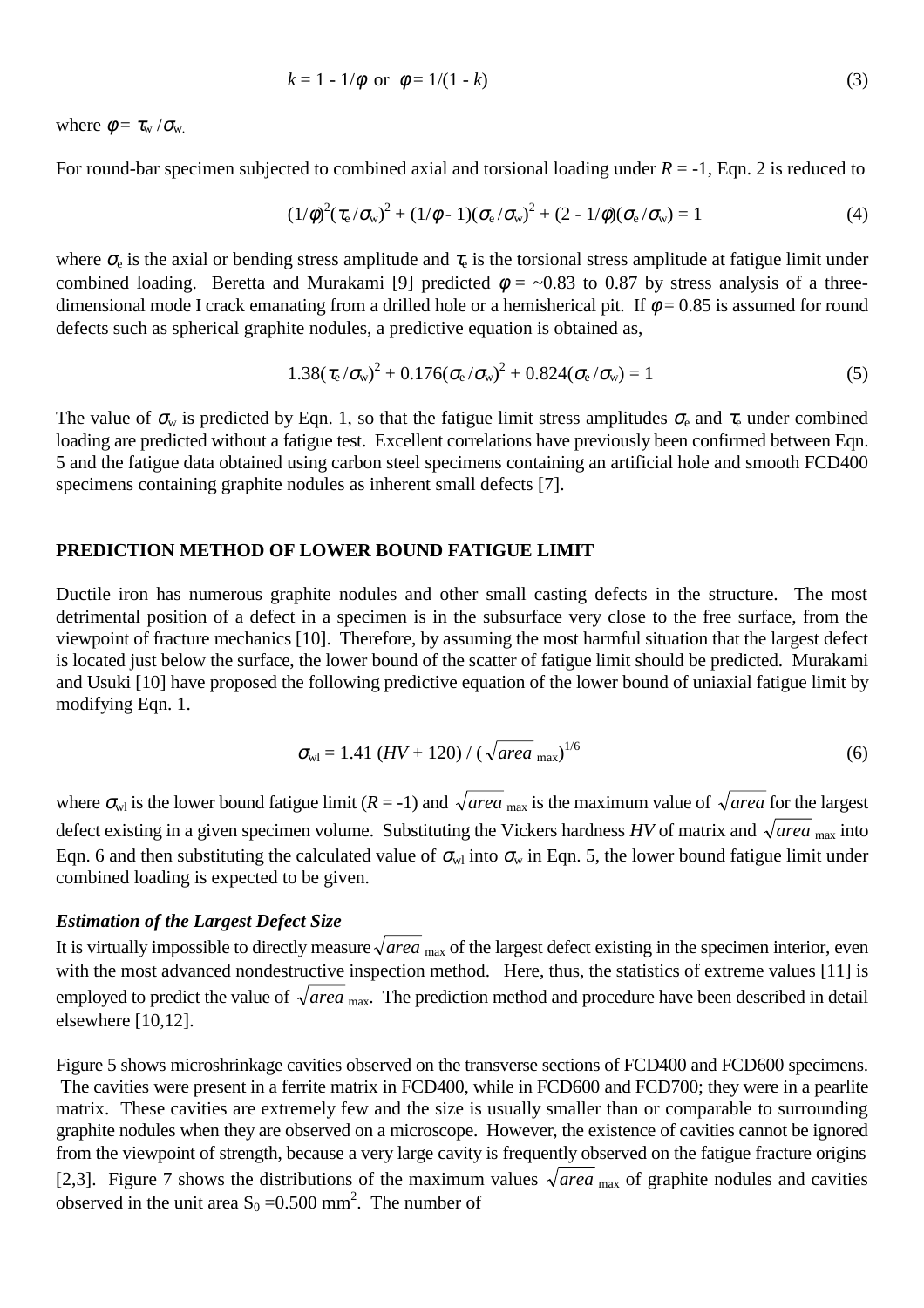

**Figure 5:** Microshrinkage cavities observed in FCD400 (*left*) and FCD600 (*right*); a rule for estimating  $\sqrt{area_{\text{max}}}$  of cavity is also illustrated



**Figure 6:** A rule for estimating  $\sqrt{area_{max}}$  of detrimental ferrite matrix



**Figure 7:** Cumulative probability distributions of  $\sqrt{area_{max}}$ 

data is 50 for each. The shape of cavity observed on a plane section is usually irregular, and the area of circumscribed circle of the figure was measured for  $\sqrt{area_{\text{max}}}$ ; see Figure 5. Also it was difficult to identify the cavity when its  $\sqrt{area_{\text{max}}}$  was as small as ~25 µm. For such a case, only the number of inspection was counted as frequency assuming the existence of cavity with  $\sqrt{area_{max}}$  < 25 µm.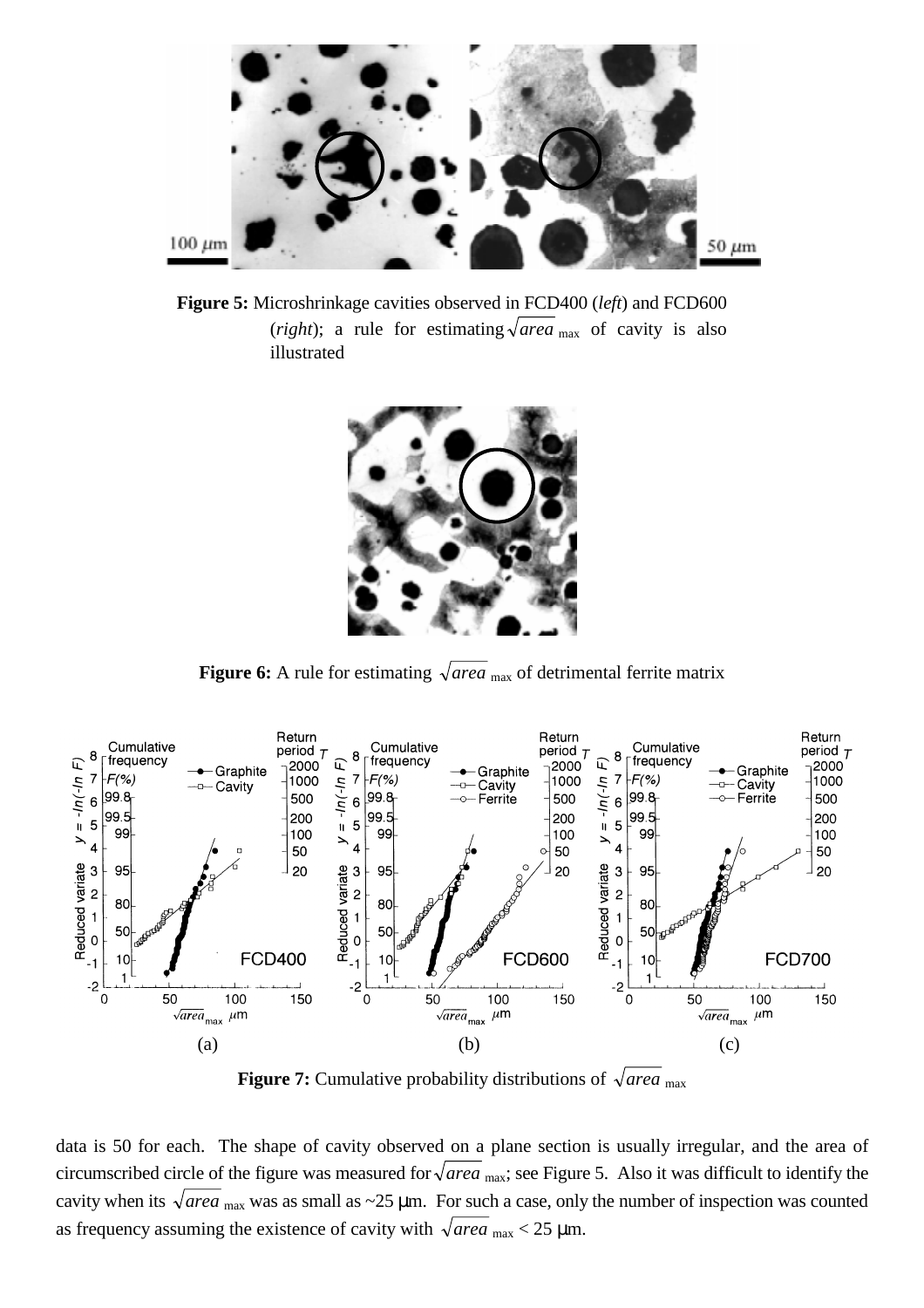The microstructure of FCD400 is simpler than that of FCD600 or FCD700. Figure 7a indicates that values of  $\sqrt{area}$ <sub>max</sub> of graphite nodule and cavity obey each different distribution and for a large volume of specimen, cavity can be more harmful than graphite nodule. It is expected that the lower bound fatigue limit of FCD400 be predicted considering competition of graphite nodule and cavity.

In the case of FDC600 and FCD700, an envelope of ferrite surrounds graphite nodule. As typically shown in Figure 3b, a crack initiated from a graphite nodule stops propagating near the grain boundary of ferrite and pearlite. This suggests that the threshold condition of the crack is not only determined by soft ferrite, but also influenced by hard pearlite surrounding the ferrite. In this study, therefore, a ferrite envelope surrounding the largest graphite nodule is regarded as a defect. For this case,  $\sqrt{area_{max}}$  is defined as the square root of the area of inscribed circle in a ferrite matrix containing the largest graphite nodule, as illustrated in Figure 6. Figure 7 shows the distributions of the maximum value  $\sqrt{area_{max}}$  of the inscribed circle in ferrite, which were measured in the unit area  $S_0 = 0.500$  mm<sup>2</sup>. The number of data is 50. The volume highly stressed in a specimen is 1410 mm<sup>3</sup> for both specimens in Figure 2. Table 2 gives the values of  $\sqrt{area_{max}}$  of the largest defects: nodule, ferrite and cavity, expected for 1, 5 and 10 specimens. The values of  $\sqrt{area_{\text{max}}}$  for graphite nodules of FCD600 and FCD700 are not used for prediction but they are listed for comparison with other defect sizes.

## *Measurement of Hardness*

The values of *HV* given in Table 1 were measured with a 10 kg weight, and therefore they are a mean value including the contribution of soft graphite nodules or ferrite. For prediction, the true *HV* values of matrix near the detrimental defect; that is, the *HV* value of ferrite for FCD400 and that of pearlite for FCD600 and FCD700 are necessary. Figure 8 shows the histograms of 100 microhardness values measured with a 25 g weight for FCD400 and with a 50 g weight for both FCD600 and FCD700. The *HV* value shows a large scatter because of soft graphite or ferrite hidden behind the surface. In this study, the value at mostly crowded right end bin of histogram is used as a true hardness. These values are listed in Table 2.

|                                       | <b>FC400</b>          |               |     | <b>FCD600</b> |                |     | <b>FCD700</b> |                |     |      |
|---------------------------------------|-----------------------|---------------|-----|---------------|----------------|-----|---------------|----------------|-----|------|
| Number of specimens                   |                       |               | 10  |               |                | 10  |               |                |     |      |
| $\sqrt{area_{\text{max}}}$<br>$\mu$ m | Graphite nodule       | 125           |     | 139           | 119            | 129 | 133           |                | 120 | -124 |
|                                       | Ferrite               |               |     |               | 237            | 260 | 270           | 126            | 136 | 140  |
|                                       | Microshrinkage cavity | 261           | 295 | 310           | 187            | 210 | 220           | 335            | 382 | 402  |
| Vickers hardness HV                   |                       | 190 (Ferrite) |     |               | 330 (Pearlite) |     |               | 330 (Pearlite) |     |      |

# TABLE 2



EXPECTED VALUES OF  $\sqrt{area_{\text{max}}}$  AND TRUE VICKERS MICROHARDNESS VALUES

**Figure 8:** Distributions of Vickers microhardness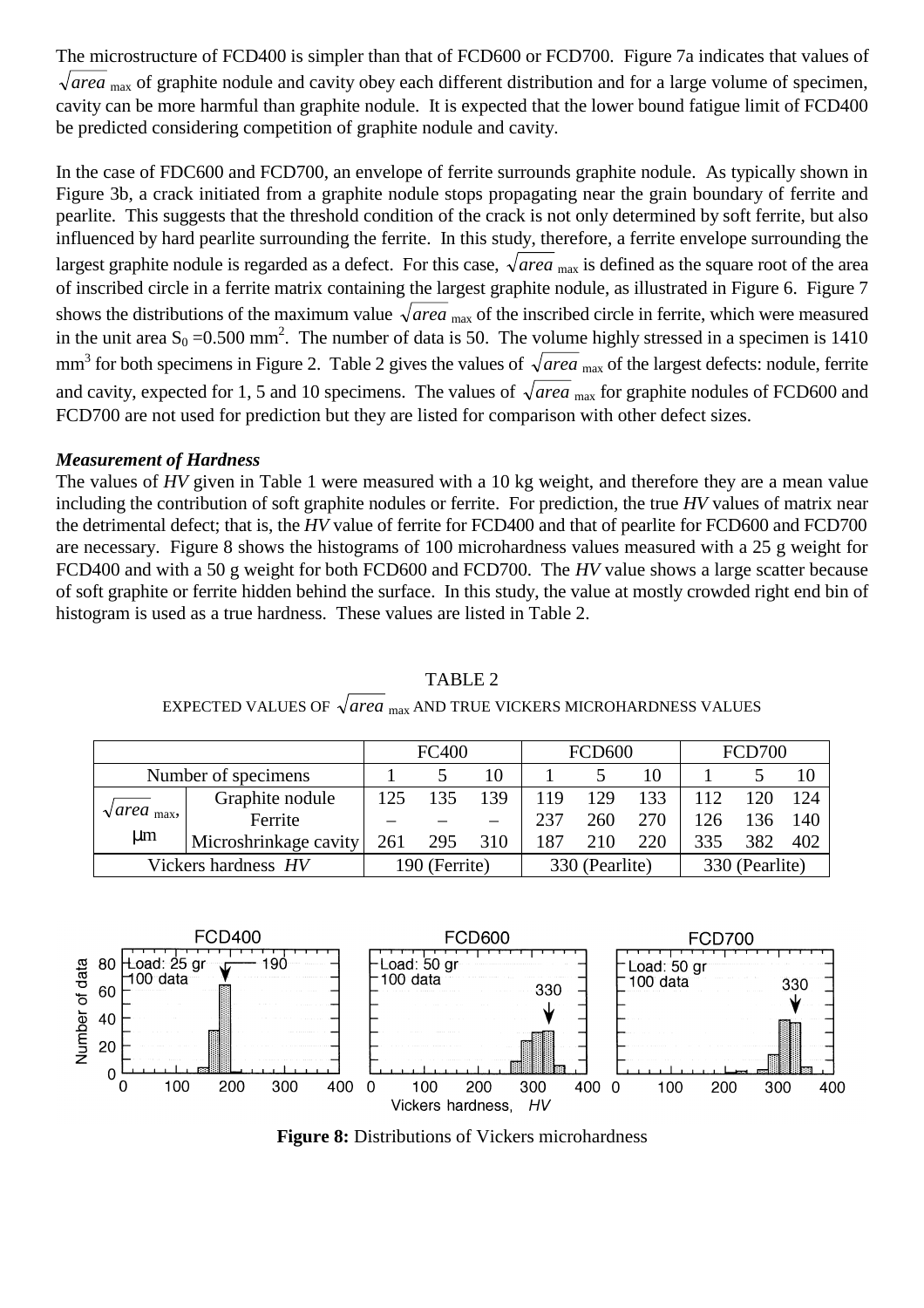

**Figure 9:** Comparison of predicted lower bound fatigue limits with experimental results



 $100 \ \mu m$ 

(a) Specimen was broken by  $\tau = 225$ MPa at  $N_f = 2061368$  from a microshrinkage cavity



(b) Specimen was not broken by  $\tau = 225$  MPa; Fracture surface was obtained retesting at 235 MPa after stress relieving annealing. No large cavity was observed at the fracture origin

Figure 10: Fatigue fracture origins observed in FCD700

## **DISCUSSION OF THE PREDICTION**

Figure 9 shows a comparison of experimental results obtained from 3 to 6 specimens with prediction results of lower bound fatigue limit expected for 5 specimens. Experimental results of FCD400 agree well with the curve predicted using  $\sqrt{area_{max}}$  of graphite nodule and those of FCD600 and FCD700 do well with the curves for ferrite. This is probably because a fairly large defect next to the expected largest defect (nodule or ferrite) is actually present in the specimen subsurface because of an overwhelming majority and it determines the fatigue strength. On the other hand, large microshrinkage cavity is very few, and it may act harmfully to reduce the fatigue strength only when it exists in the subsurface by chance. Hence, care must be exercised when fatigue test is performed with small number of specimens, because it tends to provide a greater value than the true lower bound of fatigue limit.

Figure 10 shows the SEM photographs of fracture surfaces of FCD700 specimens broken in pure torsion tests. The observed planes are inclined 45 degrees to the specimen axis. For both cases, the applied torsional stress is 225 MPa, which is smaller than the lower bound fatigue limit predicted from the largest defect of ferrite (238 MPa) but greater than that predicted from the largest cavity (200 MPa). In the case of Figure 10a, the specimen was broken from a large cavity existing just below the surface. If shape of the cavity is assumed to be a triangle with the surface length of 300  $\mu$ m and the depth of 340  $\mu$ m, the value of  $\sqrt{area}$  is calculated to be 226  $\mu$ m and the fatigue limit is predicted to be  $\tau_w = 222$  MPa using Eqn. 1 and  $\phi = \tau_w / \sigma_w = 0.85$ . Thus it is understood that this specimen was to be broken by the applied stress: 225 MPa. In the case of Figure 10b, the specimen did not broken by  $10^7$  cycles of 225 MPa. This fracture surface was obtained by breaking the specimen at a higher stress (235 MPa) after stress relieving annealing at 600 C in vacuum. No fatal cavity for was observed at the fracture